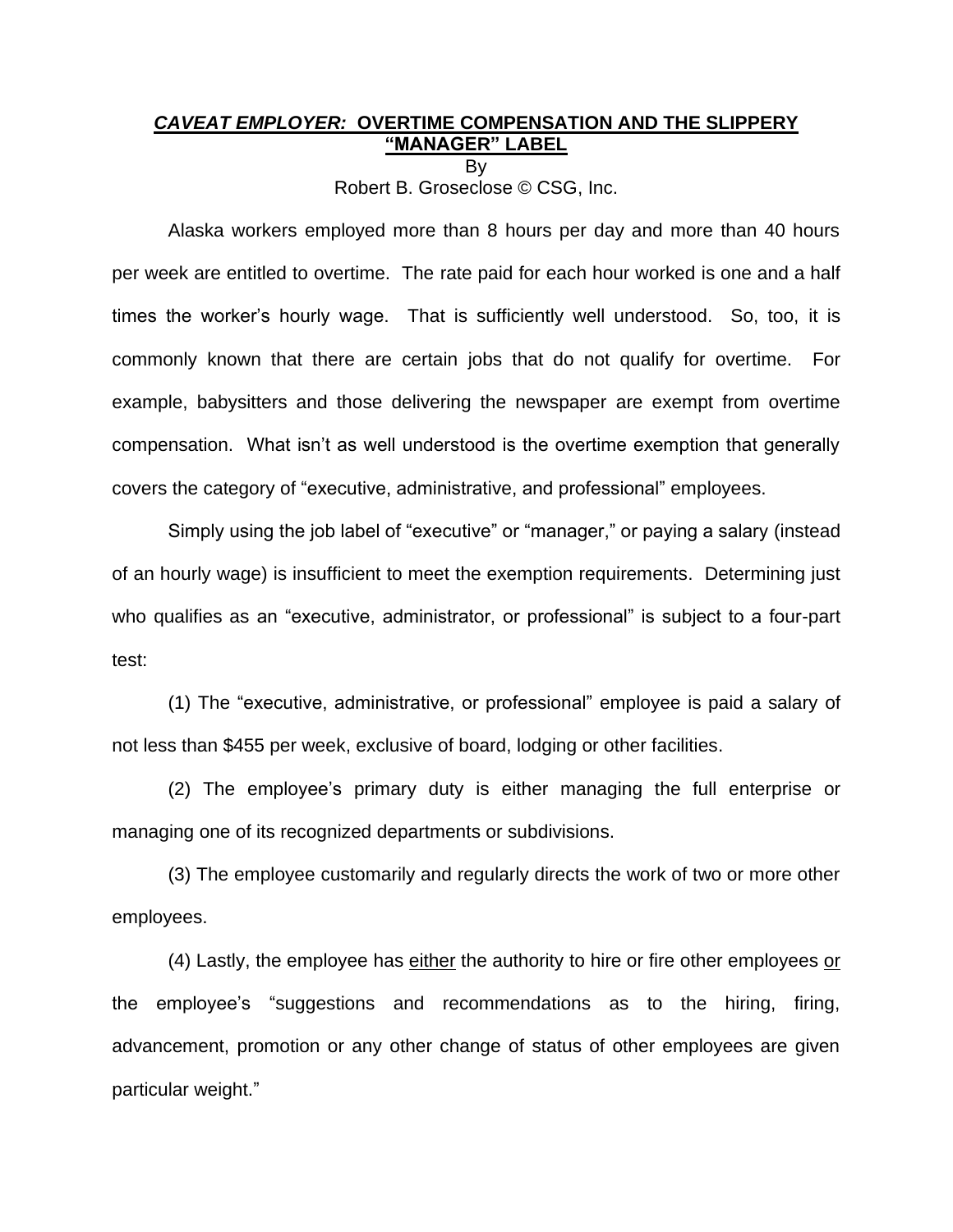The price for failing to satisfy the 4-part test can be costly. If the test is failed, the employer not only is liable to the employee for unpaid overtime, but also for an equal amount as "liquidated damages." What is more, the employer bears the burden of proving the exemption "beyond a reasonable doubt" -- the standard commonly used in proving criminal conduct. It therefore becomes critical whether the "manager" truly meets the overtime exemption definition that the employer intends (and budgets) with the "manager" job title.

The Alaska Supreme Court's recent decision in *Resurrection Bay Auto Parts, Inc. v. Alder,<sup>1</sup>* serves as an example of just how costly it can be to lose the "manager" label gamble. In that case, the Alaska high court upheld a trial judge's determination that a Seward Napa store had failed to meet its burden of proving that its "manager" met all qualifications for an overtime exemption. In fact, only the first requirement of a salary beyond \$455 per week was found to have been met. Just as beauty is in the eye of the beholder, whether a "manager's" function is "primarily management" is subject to interpretation. In the auto parts manager case, there was conflicting evidence whether "manager" Alder's "primary duty" was management. The trial court found that despite his title, Alder's "manager" function had been "essentially reduced to [being] a team leader of the customer service employees," with his duties "limited to ensuring that the store was closed and opened, that inventory was received by the store, that the store was staffed, and that employees complied with rules." While noting that many of Alder's duties would be considered "management," the trial court found that his functions were secondary (i.e. not primary) to his serving customers on the retail floor. Also, because

<sup>1</sup> 338 P.3d 305 (Alaska 2014).